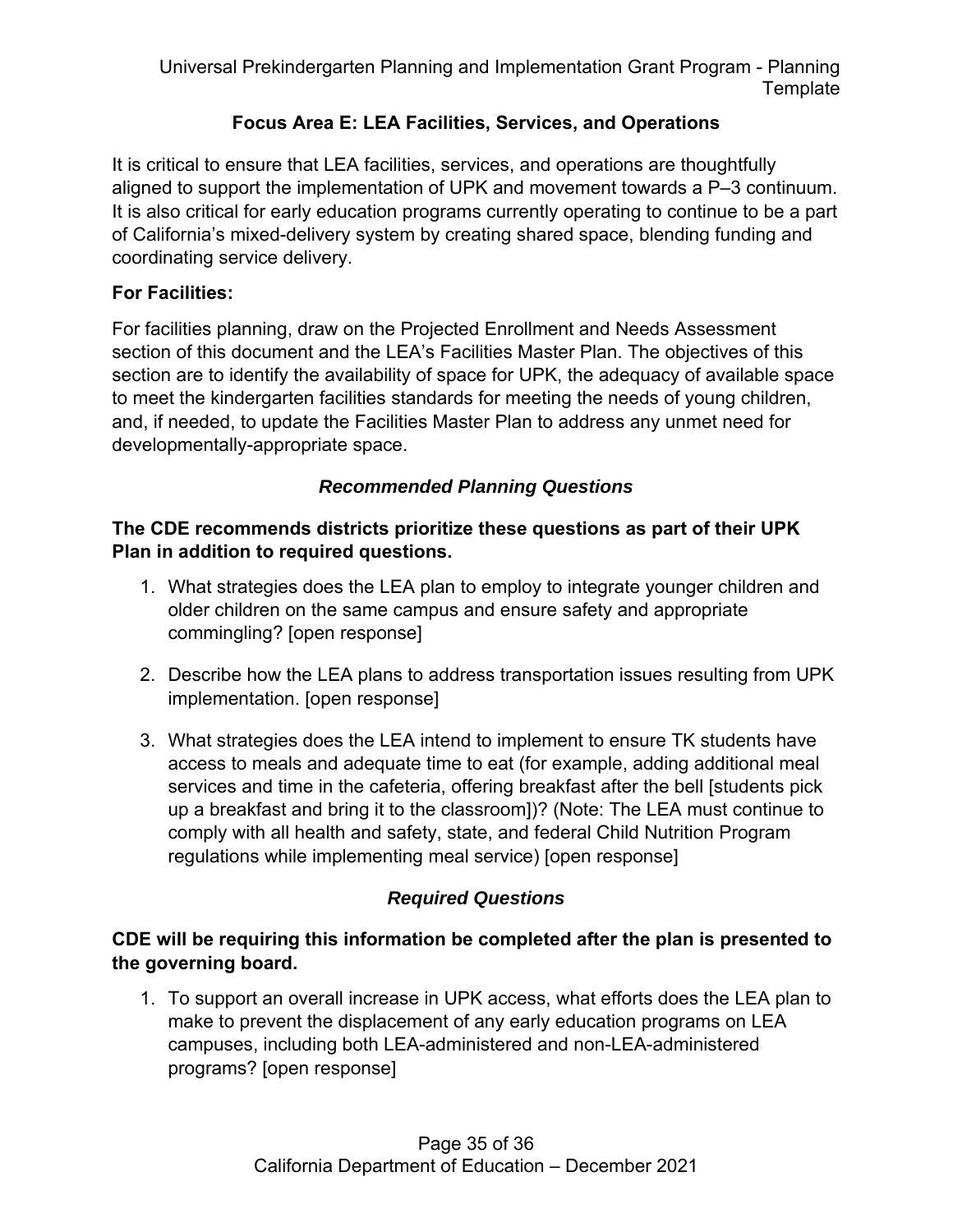- 2. Does the LEA have adequate classroom space to meet the Projected Enrollment of TK students listed in the Projected Enrollment and Needs Assessment section of this document, for the respective implementation year? [multiple choice]
	- a. Yes
	- b. No
		- i. If no, how many more classrooms does the LEA need? [identify number, open response]
		- ii. If no, how might the LEA provide classrooms in the timeframe needed? [describe, open response]
- 3. Does the space meet the kindergarten standards described in *California Code of Regulations*, Title 5, Section 14030(h)(2)? [multiple choice]
	- a. Yes
	- b. No
		- i. If no, what modifications need to be made? What resources are needed to make them? (See Facilities Grant Program Funding at https://www.dgs.ca.gov/OPSC/Services/Page-Content/Office-of-Public-School-Construction-Services-List-Folder/Access-Full-Day-Kindergarten-Facilities-Grant-Program-Funding) [describe, open response]
- 4. Does the space contain necessary adaptive equipment, assistive technology, or other accommodations to ensure children with disabilities have access to education in the least restrictive environment? [multiple choice]
	- a. Yes
	- b. No
		- i. If no, what modifications need to be made? What resources are needed to provide equipment or accommodations? [describe, open response]
- 5. Does the LEA's Facilities Master Plan adequately address the need for UPK programming? [multiple choice]
	- a. Yes
	- b. No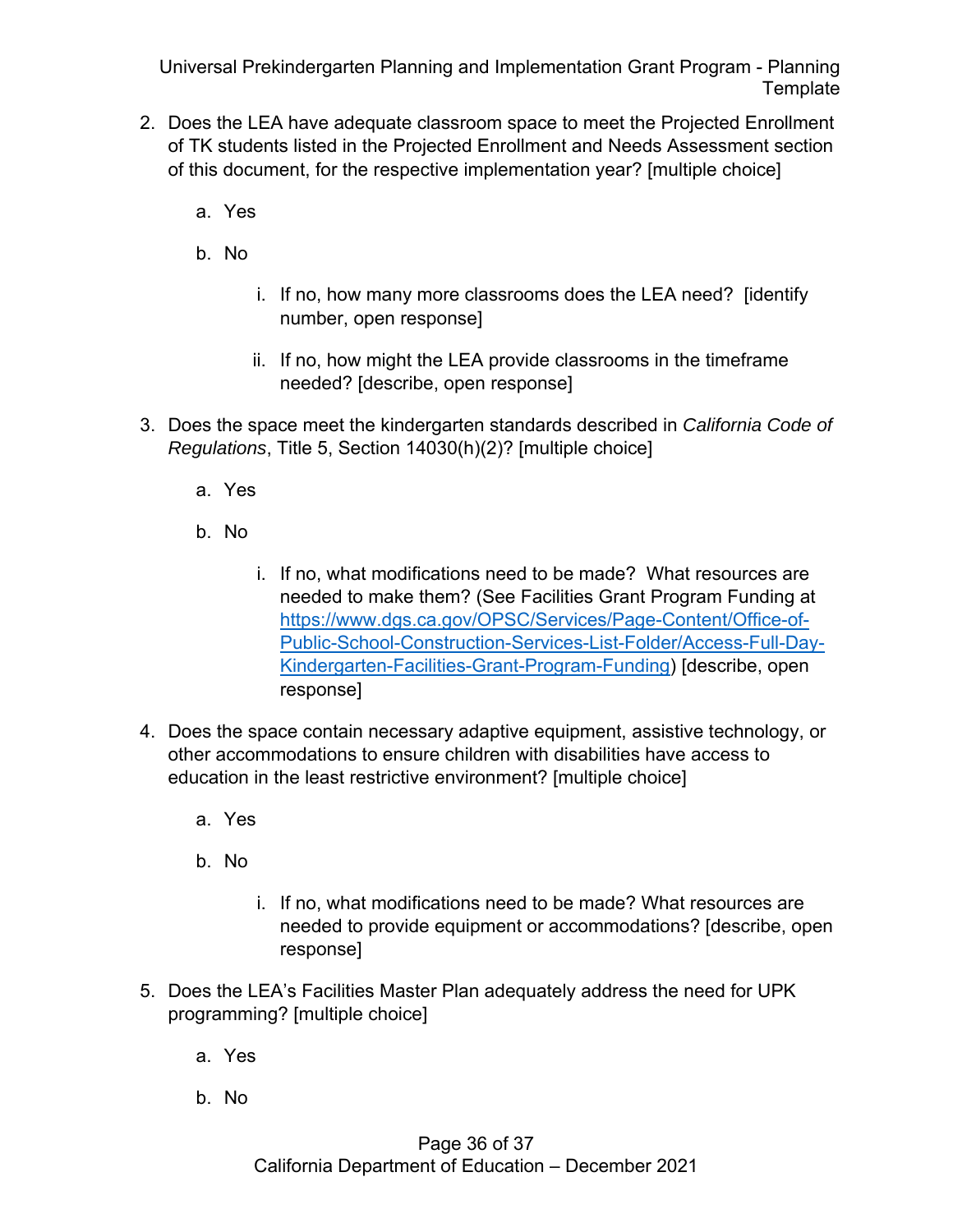- i. If no, what process will the LEA use to update the Facilities Master Plan to accommodate future TK and early education programming? [describe, open response]
- 6. In which of the following areas does the LEA intend to make updates to facilities? [select all that apply]
	- a. Turfed area
	- b. Paved area
	- c. Apparatus area
	- d. Land required for buildings and grounds
	- e. Total square feet required
	- f. None of the above
- 7. What transportation will the LEA offer to children enrolled in TK? [select all that apply]
	- a. Transportation to and from the TK program
	- b. Transportation from the TK program to an extended learning and care opportunity on another LEA site
	- c. Transportation from the TK program to an extended learning and care opportunity on a non-LEA site (for example, a CBO that operates a preschool program)
	- d. No transportation will be provided
- 8. Will the LEA offer transportation to transport TK children to extended learning and care opportunities that are at other sites than the one the child is enrolled at for TK?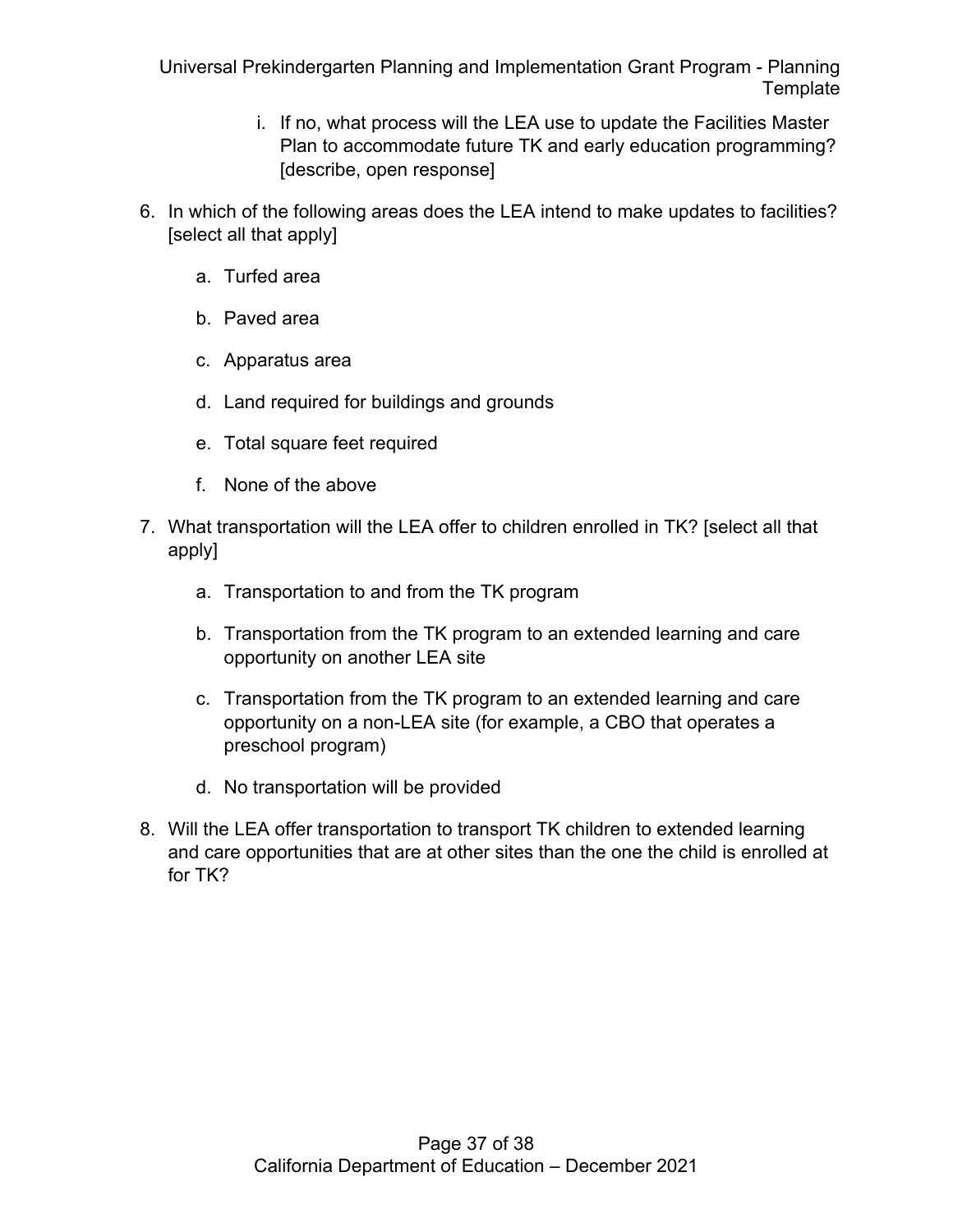# **Technical Assistance Questions**

The CDE is collecting information on the type(s) and topics of technical assistance that LEAs need to support implementation of a robust UPK Plan and effective UPK program. This information will be used to leverage existing resources and inform future technical assistance opportunities provided by CDE partners, including COEs, to help ensure that the needs of LEAs are met.

The following questions are optional. However, unlike the recommended questions included in Focus Areas A through E, the CDE will be collecting any information that LEAs wish to provide in response to these questions via the survey that the CDE administers to collect the required data questions above.

- 1. What technical assistance would be most helpful related to projecting enrollment and assessing needs? [select all that apply]
	- a. Support for parent surveys to gauge interest in service delivery models
	- b. Data analysis capacity building to support staff to refine enrollment projections based on community context
	- c. Information on program eligibility requirements to project enrollment across programs
- 2. What technical assistance would be most helpful related to the elements included in Focus Area A: Vision and Coherence? [select all that apply]
	- a. Adjusting classroom practices to support the district's UPK model (for example, mixed-age classrooms)
	- b. Creating inclusive classrooms, including implementing Universal Design for Learning
	- c. Templates or framework for drafting a P–3 vision that partners and parents support
	- d. Models for administrative structures that support effective UPK programs and facilitate connections with the ELO-P and non-LEA-administered early learning and care programs
	- e. Support for developing and applying to administer a CSPP contract
	- f. Technical assistance on how to integrate UPK and P–3 in the district LCAP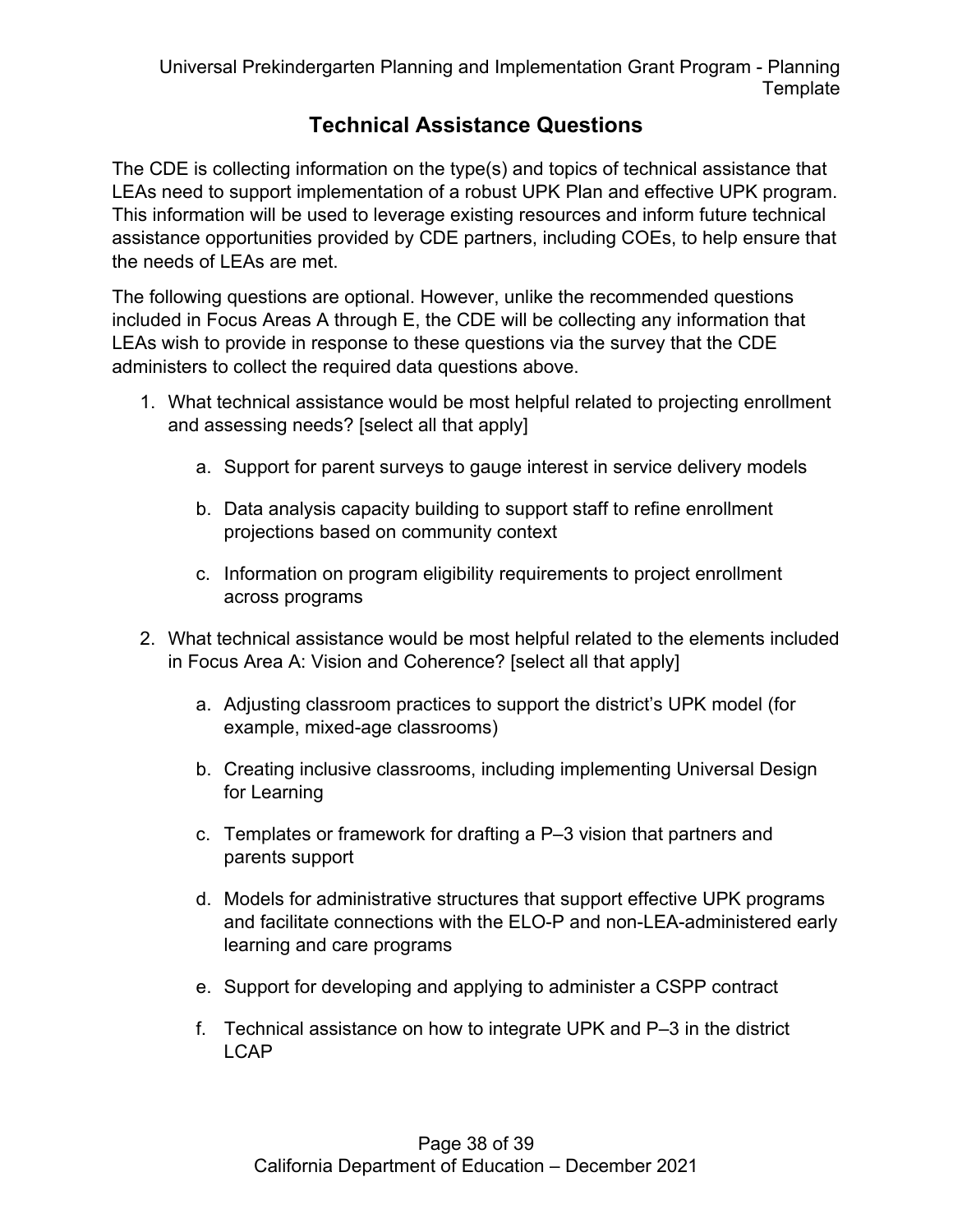- g. Guidance on best practices for smooth transitions through the P–3 continuum
- h. Considerations for TK early admittance
- 3. What technical assistance would be most helpful related to the elements included in Focus Area B: Community Engagement and Partnerships? [select all that apply]
	- a. Support for parent surveys and engagement activities to understand parent needs and support authentic choice
	- b. Support for community engagement activities including best practices for coordination with LPCs, Local QCC Consortia, First 5 County Commissions, Head Start Policy Councils and other early learning and care leadership tables
	- c. Guidance on best practices for enrolling more children with disabilities in UPK classrooms and providing services in inclusive settings
	- d. Strategies for meeting the ELO-P requirements through different models of extended learning and care, including models of blending and layering funding to support the nine-hour day and ensuring developmentallyinformed environments for young children
	- e. Increasing UPK enrollment and parent awareness of programs
- 4. What technical assistance would be most helpful related to the elements included in Focus Area C: Workforce Recruitment and Professional Learning? [select all that apply]
	- a. Additional guidance on UPK workforce requirements (TK, CSPP, and other early learning and care providers)
	- b. Creating joint professional learning opportunities for preschool and elementary school teachers within LEAs or across LEA- and CBOadministered programs
	- c. Strategies to support the teacher pipeline, including, but not limited to, recruiting multilingual educators, cohort models, apprenticeships, or residency programs
	- d. Identifying the content, type, and frequency of professional learning opportunities given the needs of the community and the LEA's P–3 vision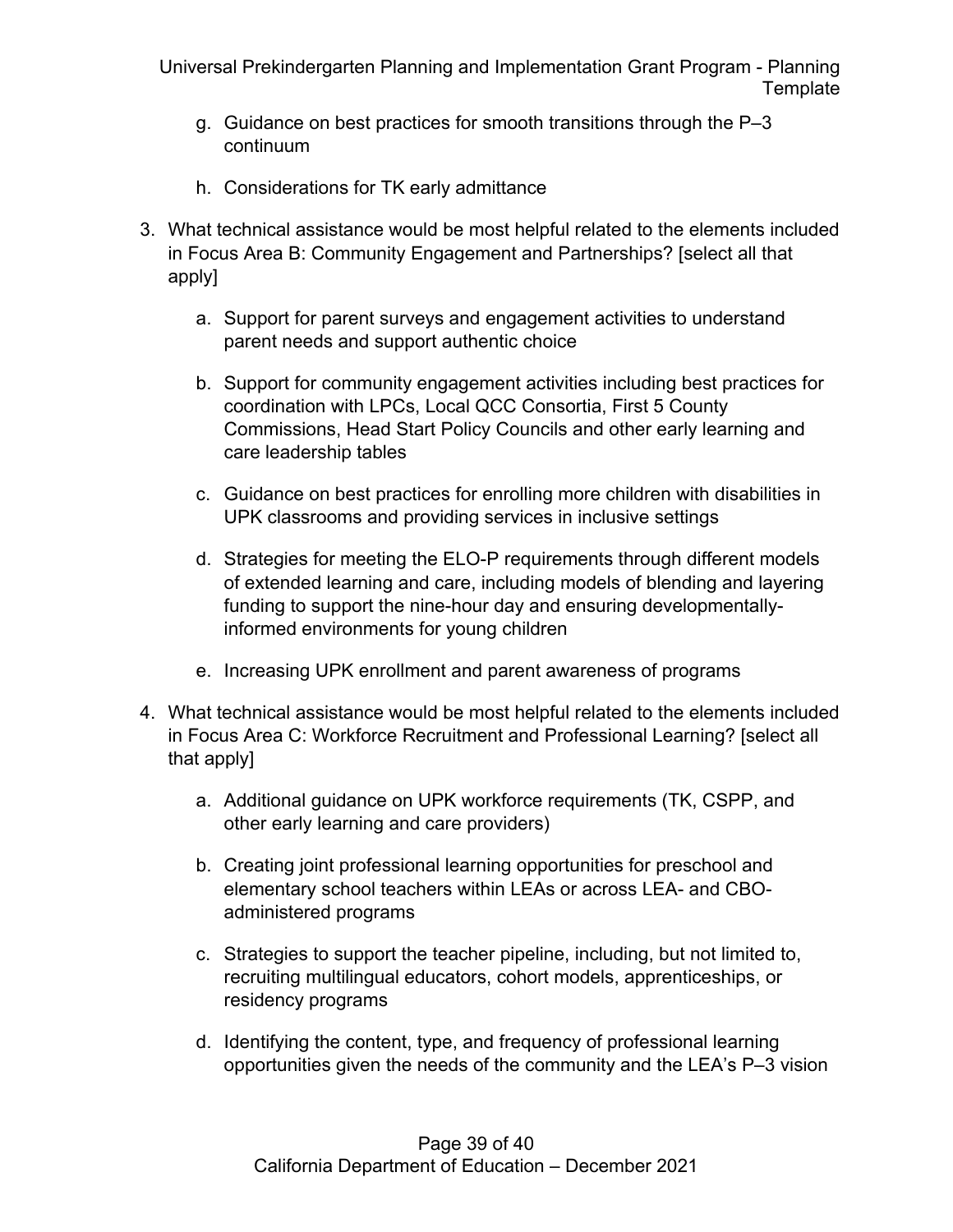- e. Creating professional learning opportunities to provide site leaders with more early childhood knowledge
- f. Building partnerships with IHEs or COEs to support professional learning opportunities and degree attainment
- g. Support for communications to recruit prospective educators and share grant and scholarship opportunities to support degree attainment
- 5. What technical assistance would be most helpful related to support for professional learning opportunities on specific topics? [select all that apply]
	- a. Effective adult-child interactions
	- b. Children's literacy and language development (aligned with the *California Preschool Learning Foundations* and the *California Preschool Curriculum Frameworks*)
	- c. Children's math and science development (aligned with the *California Preschool Learning Foundations* and the *California Preschool Curriculum Frameworks*)
	- d. Children's social-emotional development (aligned with the *California Preschool Learning Foundations* and the *California Preschool Curriculum Frameworks*)
	- e. Implicit bias and culturally- and linguistically-responsive practice
	- f. Trauma- and healing-informed practice
	- g. Curriculum selection and implementation
	- h. Creating developmentally-informed environments
	- i. Administration and use of child assessments to inform instruction
	- j. Support for multilingual learners, including home language development and strategies for a bilingual classroom
	- k. Serving children with disabilities in inclusive settings, including Universal Design for Learning
	- l. Engaging culturally- and linguistically-diverse families
- 6. What technical assistance would be most helpful related to support for specific professional learning delivery mechanisms? [select all that apply]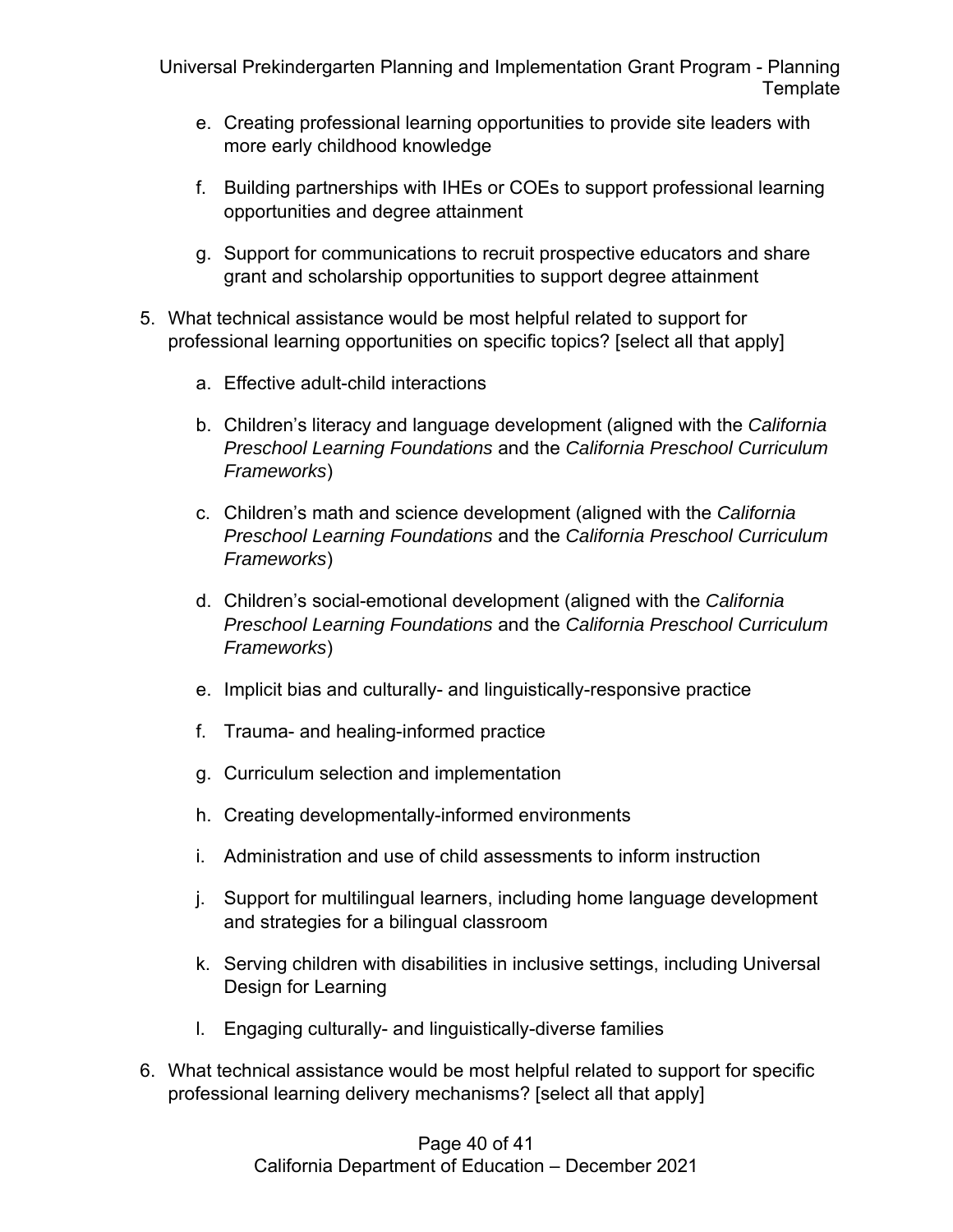- a. Coaching and mentoring
- b. Classroom observations and demonstration lessons with colleagues
- c. Workshops with external professional development providers
- d. Internally-delivered professional learning workshops and trainings
- e. Operating an induction program
- 7. What technical assistance would be most helpful related to the elements included in Focus Area D: Curriculum, Instruction, and Assessment [select all that apply]
	- a. Guidance on how to adopt the *California Preschool Learning Foundations* and the *California Preschool Curriculum Frameworks* into a specific UPK setting (for example, mixed-age classrooms)
	- b. Guidance on the selection, development, or integration of developmentally-informed curricula and aligning curricula across the early grades
	- c. Guidance and best practices on how to monitor and support curriculum fidelity in UPK settings
	- d. Guidance on how to support effective classroom organization practices and behavior management strategies to ensure a positive learning environment for a diverse population of UPK students
	- e. Guidance on instructional practices to support children with disabilities in UPK (for example, implementing Universal Design for Learning, providing specialized services in the classroom with peer models, and implementing social-emotional strategies such as the Pyramid Model) and partnerships with early learning and care providers to support services for children with disabilities
	- f. Specific instructional strategies to support specific skills including, but not limited to, children's social-emotional development and home language development
	- g. Guidance on appropriate assessment selection and utilization
	- h. Guidance on creating dual language immersion or bilingual programs
- 8. What technical assistance would be most helpful related to implementing handson, interactive, and developmentally-informed early education experiences for UPK students? [select all that apply]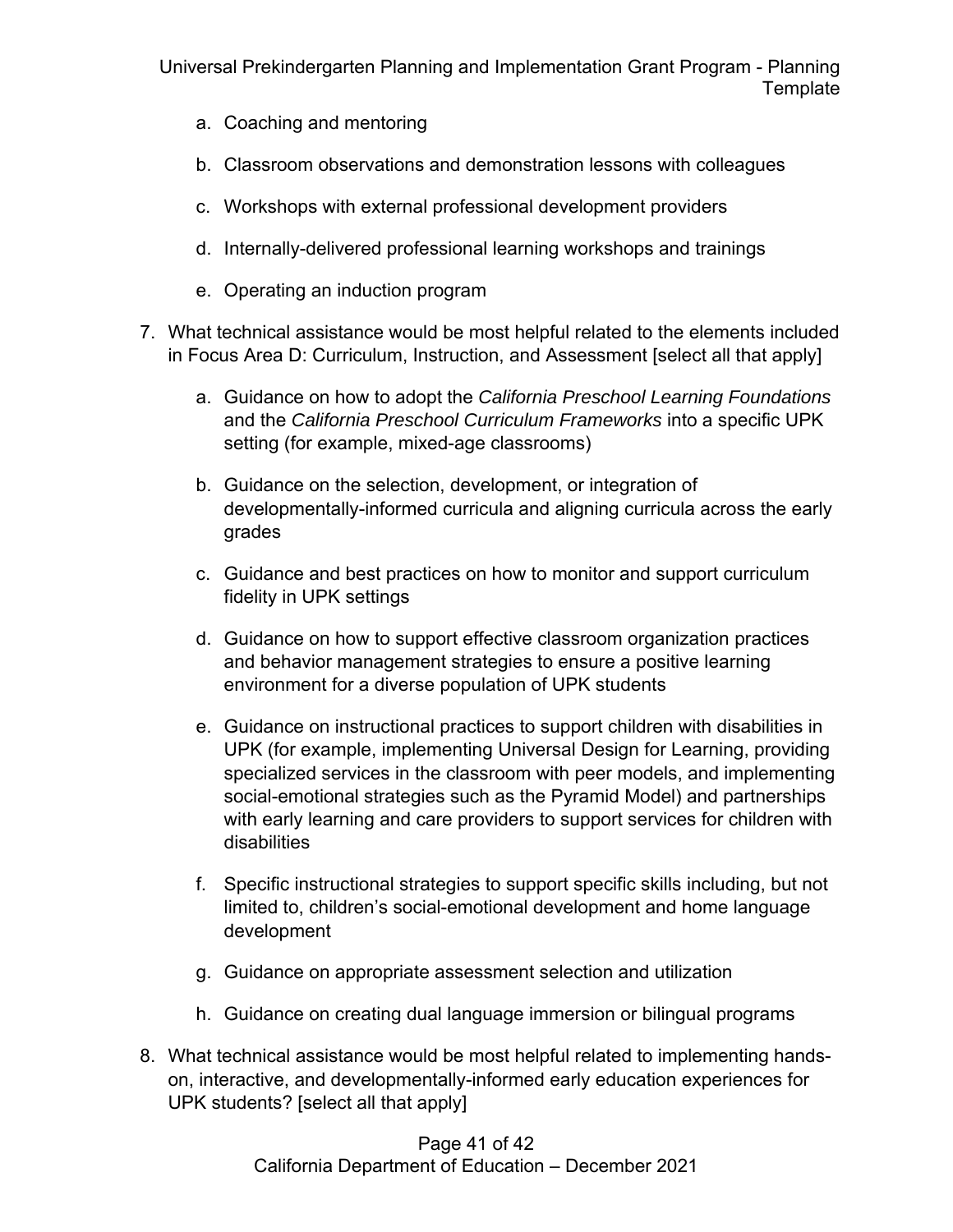- a. Using manipulatives to develop fine motor skills
- b. Incorporating a balanced approach to teaching and learning that includes both child-initiated and teacher-guided activities
- c. Facilitating the development of critical thinking skills through the inquiry process (for example, the scientific method) to enhance children's learning experiences
- d. Using differentiated groups that include individual, small, and large group experiences
- e. Considering the structure of the daily routine to enhance individual and group learning experiences
- f. Encouraging purposeful play, choice, social interactions, and collaboration
- g. Creating time and space for children to develop gross motor skills inside the classroom and in the outdoor environment
- h. Using child development knowledge to guide instructional approaches
- i. Providing language- and literacy-rich environments
- j. Intentional planning of developmentally-informed practices and curriculum to meet the individual needs of children in combination classrooms
- k. Facilitating development and exploration through art
- l. Incorporating inclusive practices
- m. Supporting students' home language and English language development
- n. Incorporating materials and manipulatives that are culturally representative of the children served to support dramatic play that inspires engagement, communication, and understanding of diversity
- o. Universal Design for Learning
- p. Integrated English language development
- 9. What technical assistance would be most helpful related to the elements included in Focus Area E: LEA Facilities, Services, and Operations? [select all that apply]
	- a. Guidance on how to modify an elementary school classroom to serve young children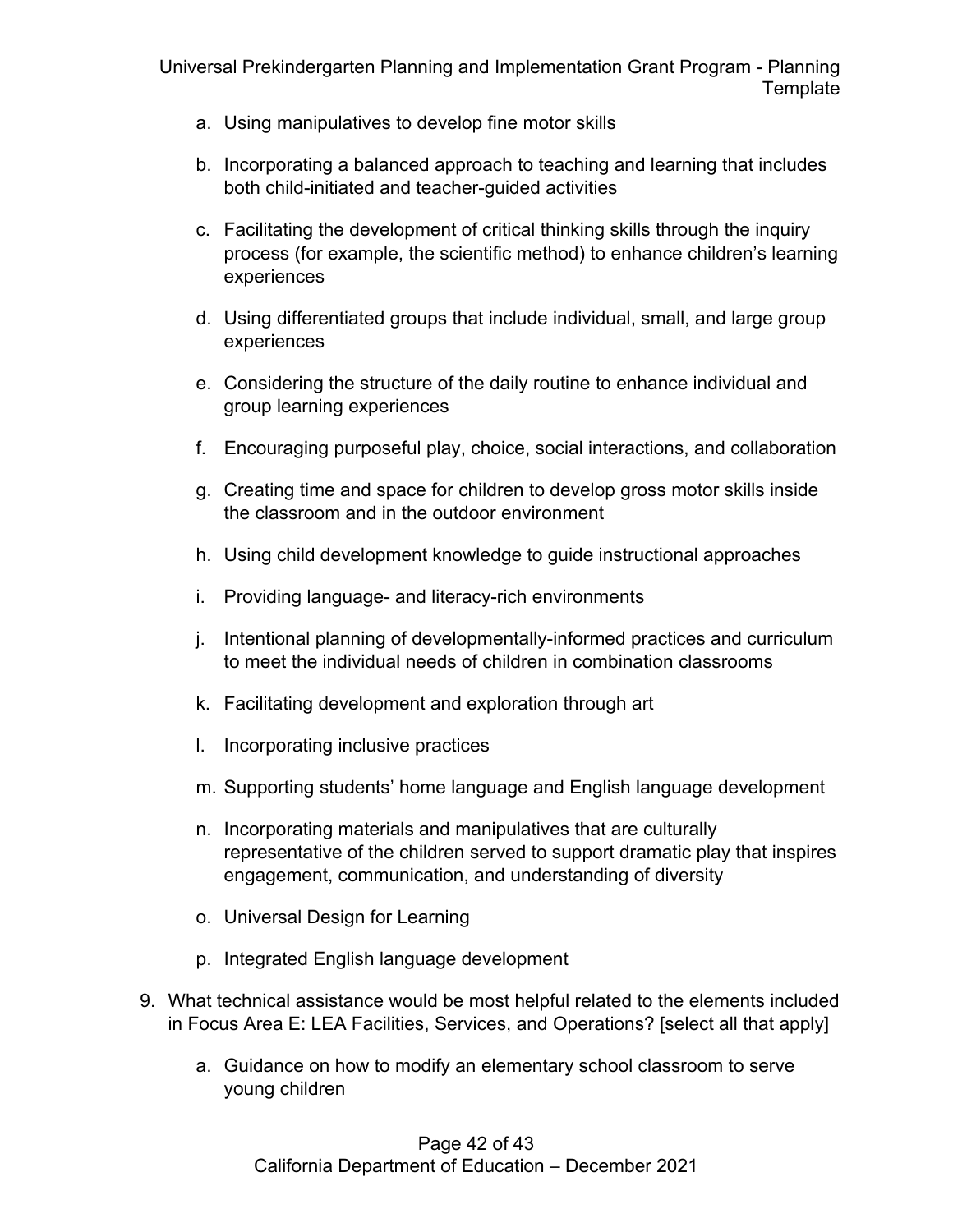- b. Strategies to address transportation issues related to UPK access and enrollment
- c. Guidance to support strategies that ensure TK students have access to meals and adequate time to eat
- d. Making modifications to district data systems to support access to UPK assessment data and other relevant information across community and elementary school settings
- e. Best practices for preventing displacement of early learning education programs operated by non-LEA administrators on LEA campuses and transitioning programs to serve younger children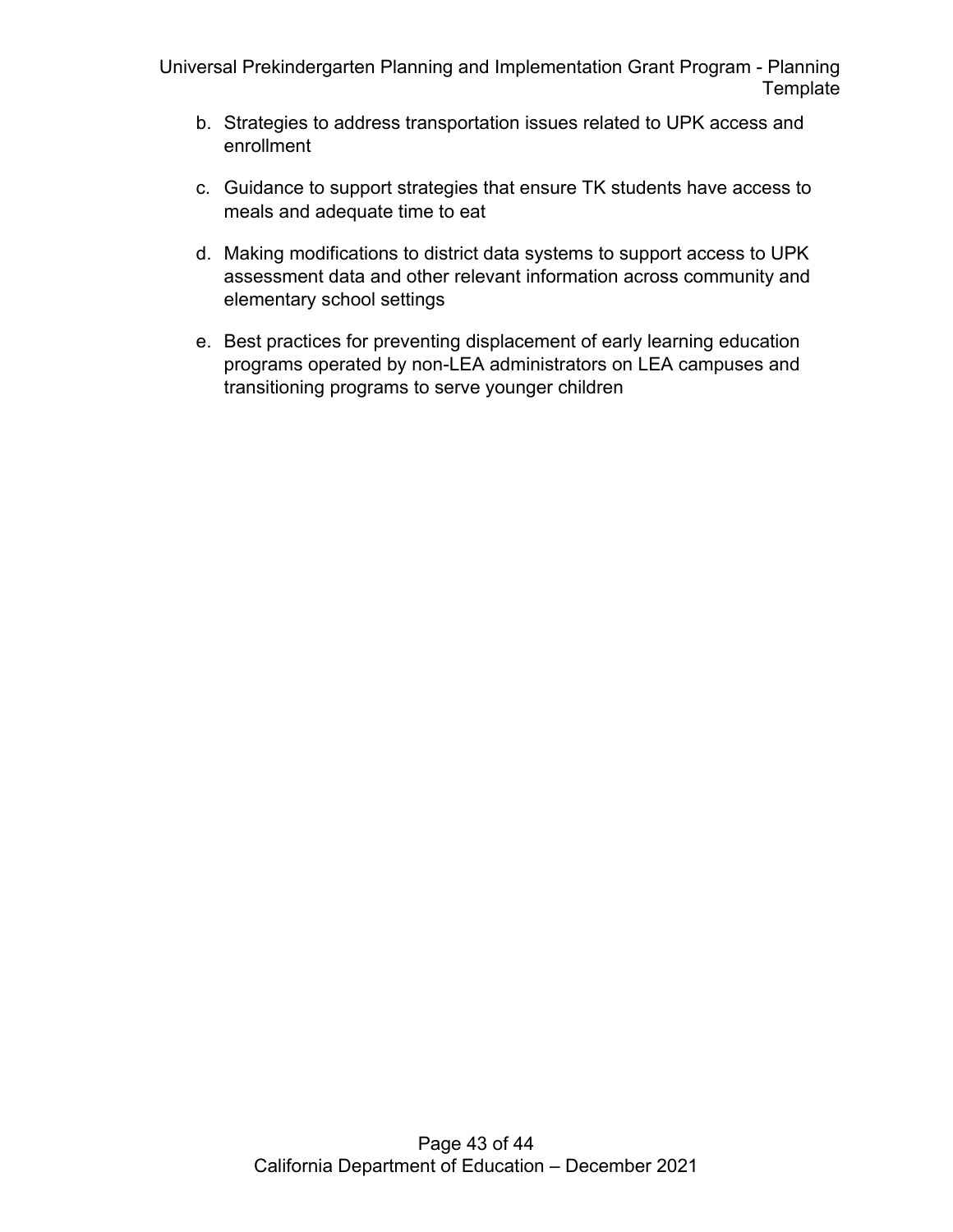# **Appendix I - Definitions**

The following definitions are critical for UPK planning efforts. Additional terms and definitions can be found in the Guidance Document:

- **Preschool through Third Grade (P–3):** P–3 is a continuum of learning from preschool through third grade that can be supported by intentional practices at the classroom, school, and leadership levels that align curricula, assessment, and professional learning opportunities to ensure instruction builds on the knowledge and skills that children acquire as they transition across grades and settings.
- **Universal prekindergarten (UPK):** UPK refers to universal TK as well as the expanded CSPP, Head Start, and early childhood special education services that families can choose from to create rich early learning opportunities for all threeand four-year-old children during the year or two years before kindergarten. In high-needs neighborhoods, the CDE strongly encourages LEAs to consider pairing TK programs with access to Head Start and CSPP for age- and incomeeligible three- and four-year-old children to further bolster program quality, either through the LEA's own Head Start or CSPP program or via a contract partnership with a CBO that administers a Head Start or CSPP.
- **Transitional kindergarten (TK):** TK means the first year of a two-year kindergarten program, serving four-year-old children regardless of income that uses a modified kindergarten curriculum that is age- and developmentallyappropriate (*EC* Section 48000 [d]).
- **Universal transitional kindergarten (UTK):** UTK refers to the expansion of TK by 2025–26 to serve all four-year-old children by September 1 of each year, regardless of income, providing a year of rich learning opportunities the year before kindergarten that families can choose from as part of California's public education system.
- **California State Preschool Program (CSPP):** CSPP is the largest state-funded preschool program in the nation. CSPP includes both part-day and full-day services to eligible three- and four-year-old children. CSPP provides a core class curriculum that is developmentally, culturally, and linguistically appropriate for the children served. The program also provides meals and snacks to children, parent education, referrals to health and social services for families, and staff development opportunities to employees. The program is administered through LEAs, colleges, community-action agencies, local government entities, and private, nonprofit agencies.
- **Expanded learning:** This includes before school, after-school, summer, or intersession learning programs that focus on developing the academic, social, emotional, and physical needs and interests of pupils through hands-on, engaging learning experiences. It is the intent of the Legislature that expanded learning programs are pupil-centered, results-driven, include community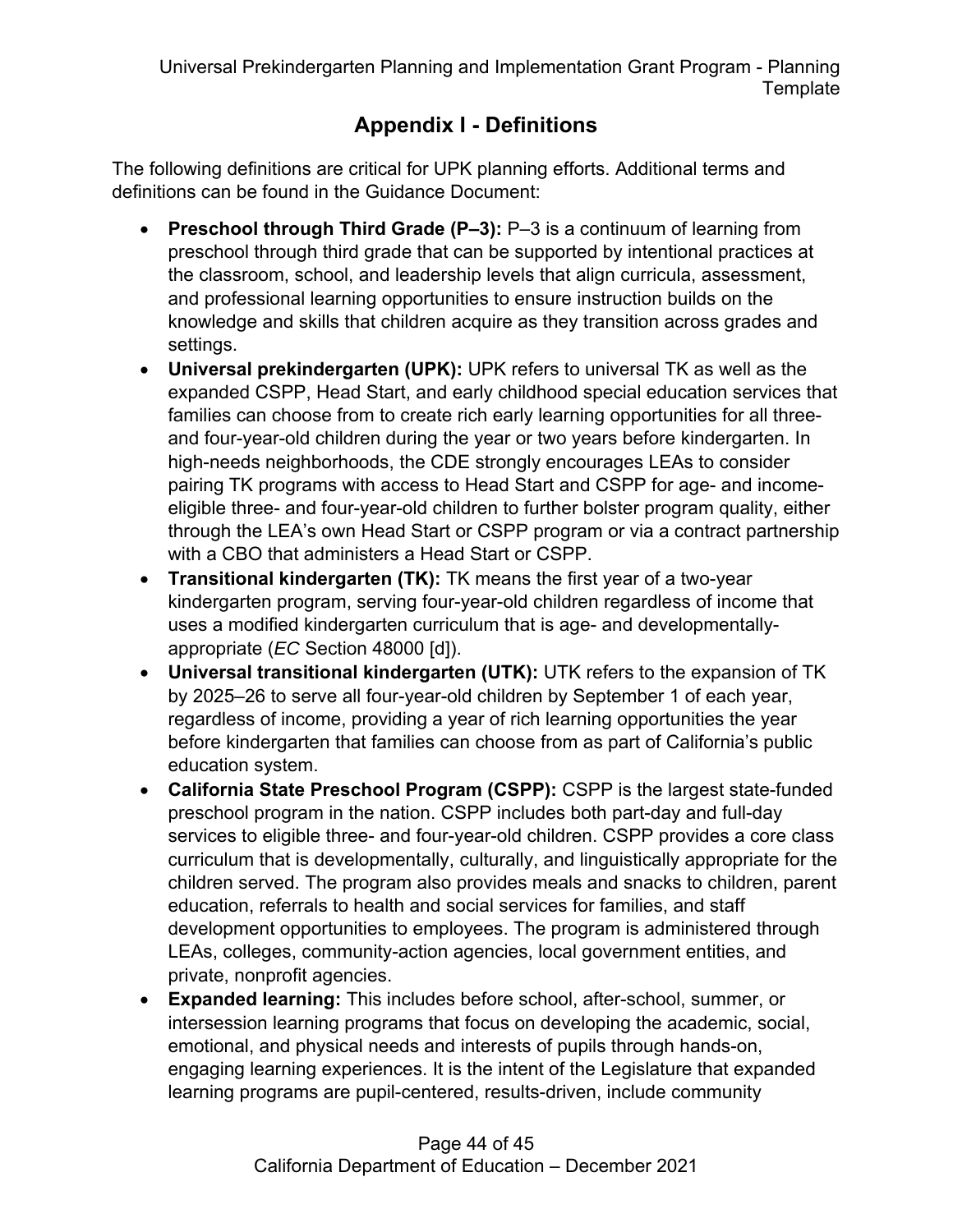partners, and complement, but do not replicate, learning activities in the regular school day and school year.

- **Expanded Learning Opportunities Program (ELO-P):** ELO-P provides funding for after-school and summer school enrichment programs for TK through sixth grade. The ELO-P is defined as services provided in addition to the normal school day and school year operations, to provide full-day and full-year expanded learning programs to meet the needs of working families whose children are enrolled in TK through sixth grade and also provide expanded learning enrichment programming for students. A full day is defined as in-person before school or after-school expanded learning opportunities that, when added to daily instructional minutes, are no fewer than nine hours of combined instructional time and expanded learning opportunities per instructional day. A full year includes a minimum of 30 days of programming in the summer and intersession for no fewer than nine hours of in-person expanded learning opportunities per day.
- **Early learning and care:** This refers to the continuum of programs serving children from birth to preschool or school entry, as well as extended care to support school-age children with before school and after-school care as well as vacation schedules. This includes general child care, Early Head Start and Head Start, community-based early learning and care programs, family child care providers, and family, friend, and neighbor care.
- **Extended learning and care:** This refers to the continuum of programs and services (early learning and care options and expanded learning options) available in addition to the normal school day and school year operations, to provide full-day and full-year care to meet the needs of working families whose children are enrolled in TK or kindergarten. A full day is defined as in-person before school or after-school programming or care that, when added to daily instructional minutes, provide no fewer than nine hours of combined instructional time and expanded learning opportunities per instructional day. A full year includes a minimum of 30 days of programming in the summer and intersession for no fewer than nine hours of in-person expanded learning opportunities per day. Funding to support extended learning and care for children enrolled in TK includes the ELO-P and the CSPP, as specified in guidance provided by the CDE's Early Education Division. Additional subsidized care opportunities may be available to families who qualify, such as child care vouchers and the General Child Care School Age program.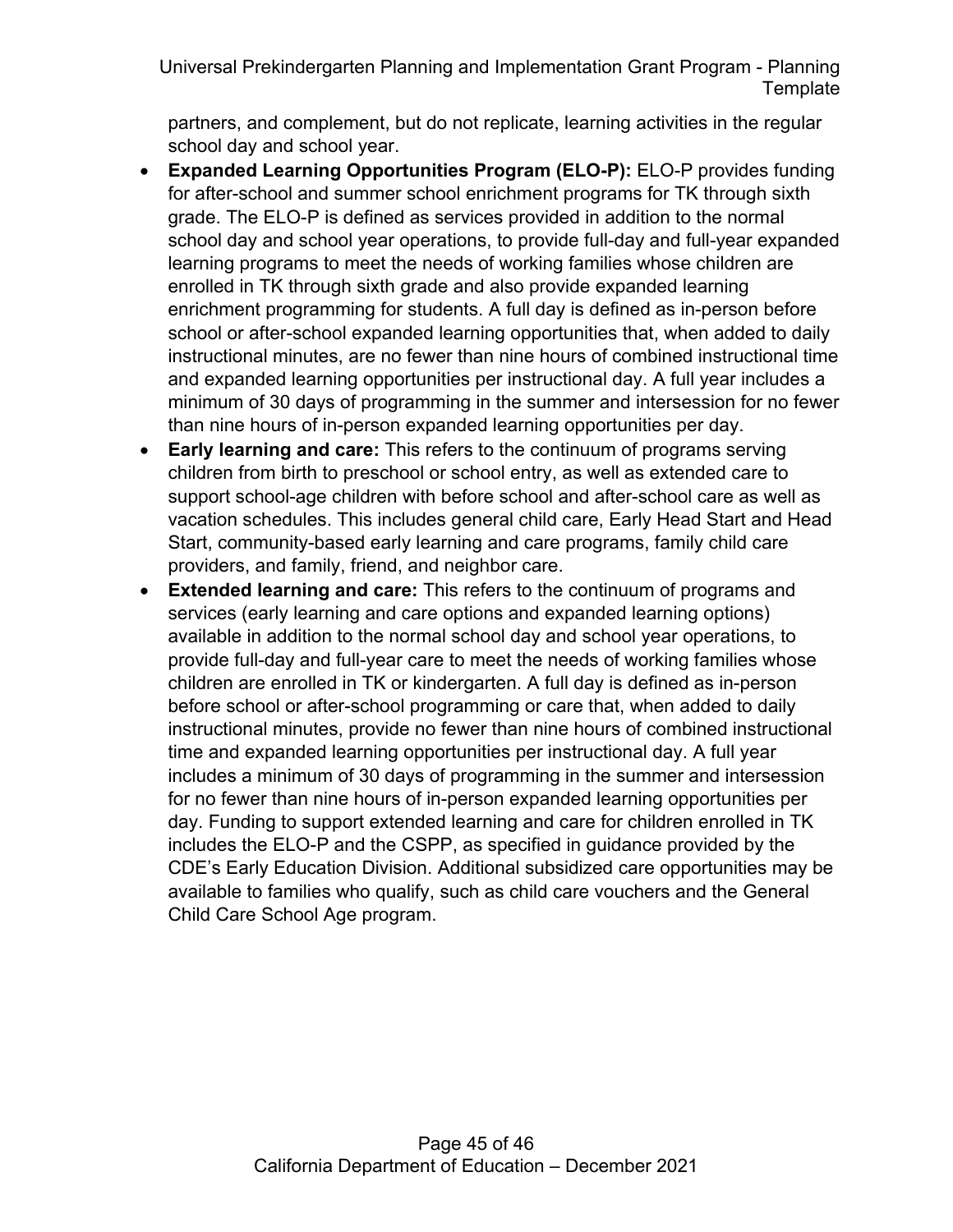# **Appendix II - Additional Deeper Planning Questions**

This section includes optional planning questions for LEAs that are ready to develop more advanced UPK and P–3 plans.

These additional questions are designed to support the LEA's development of a more comprehensive local UPK Plan. LEAs can also use these questions as a tool for integrating UPK into existing LEA plans such as the LCAP. LEA's should assess their readiness to include any of these deeper planning questions in their initial planning process and reassess their readiness throughout the implementation of their UPK Plan.

#### **Focus Area A: Vision and Coherence**

- 1. If an LEA has a California State Preschool Plan (as part of the LEA's application for its CSPP contract) what updates would the LEA like to make to the LEA's program narrative to reflect implementation of TK? [open response]
- 2. Does the LEA plan to establish, maintain, and facilitate ongoing LEA leadership teams to focus on effective P–3 articulation and coordination throughout the LEA? [open response]
- 3. How will the LEA support sites in providing well-coordinated transitions for all P– 3 students as they move through grade levels? [open response]
- 4. How does the LEA plan to communicate the importance of the P–3 continuum across a broad spectrum of audiences (including audiences internal and external to the district)? [open response]
- 5. Identify the processes and tools the LEA will use to strengthen understanding of early childhood development and facilitate communication between preschool and elementary school (including TK) teachers, principals, and administrators to support P–3 alignment? [open response]

### **Focus Area C: Workforce Recruitment and Professional Learning**

- 1. What strategies does the LEA plan to employ to recruit multilingual educators to teach in dual language programs? [open response]
- 2. How does the LEA plan to assess the implementation of its professional learning structures to ensure efficacy? [open response]

### **Focus Area D: Curriculum, Instruction, and Assessment**

8. Describe how the LEA plans to establish and maintain a coherent, culturally- and linguistically-responsive P–3 continuum to provide a strong integrated curriculum anchored in the California Preschool Learning Foundations and the *California*